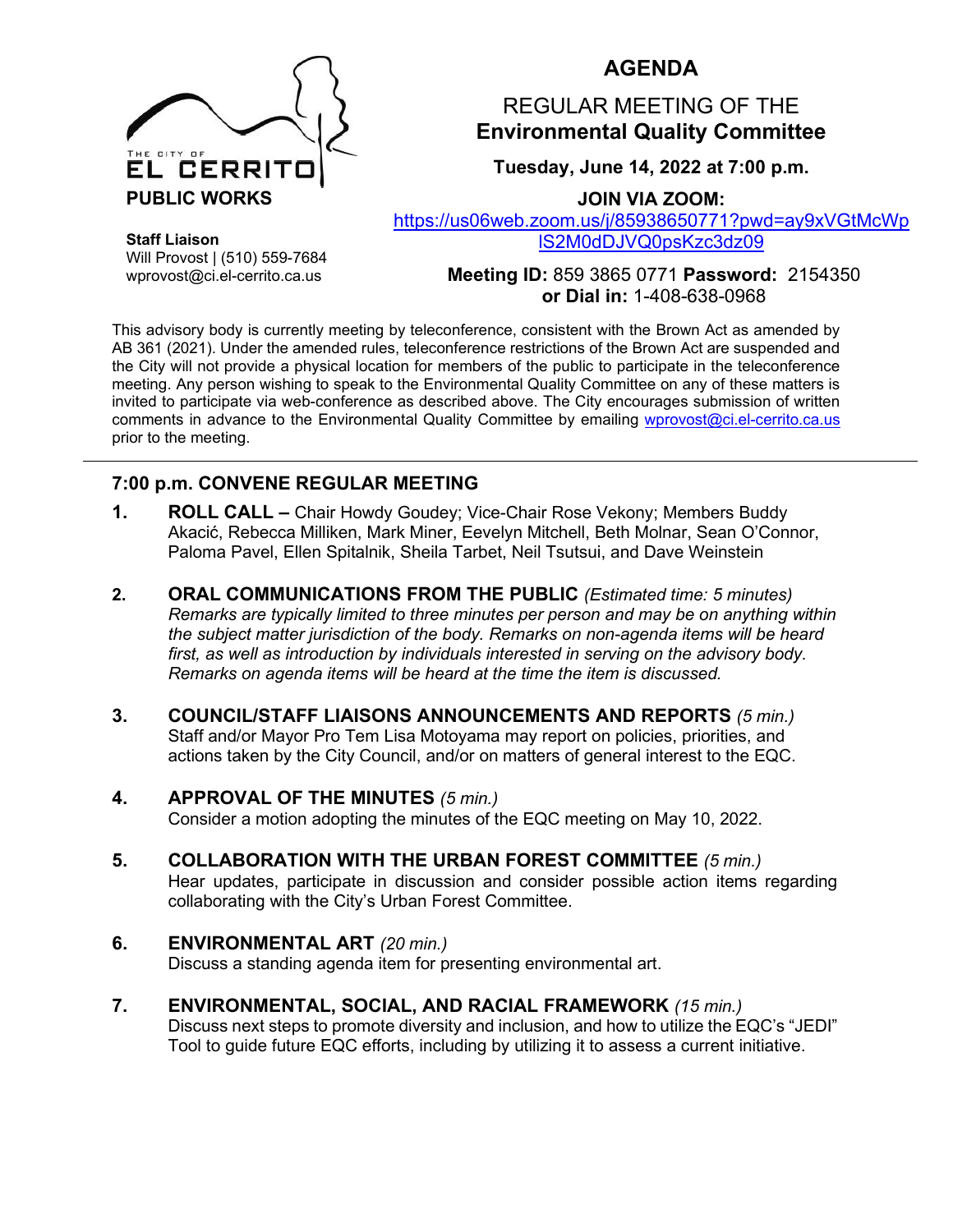### **8. EQC BUDGET AND CALENDAR OF EVENTS** *(25 min.)*

Hear updates, participate in discussion, and consider possible action items regarding planning, logistics, and expenditures for the EQC calendar of events, including:

- Recycling Center 50<sup>th</sup> Anniversary Celebration, August 5, 2022 o City Council Resolution (Staff to bring forward in July), Budgetary Needs
- Hillside Festival May 14-15, 2022 Debrief
- East Bay Green Home Tour May 14-15, 2022 Debrief
- Bike to Work Day May 20, 2022 Debrief
- Green Team 2022 Cleanups / Broom Pulls:
	-
	- o May 21, Saturday, Hillside Natural Area Broom Pull Debrief o June 5, Sunday, Baxter Park (with regular Baxter volunteers) June 5, Sunday, Baxter Park (with regular Baxter volunteers) - Debrief
	- o Aug. 14 Sunday, Cerrito Creek
	- o Oct. 2, Sunday, Northern Gateways
	- o Dec. 4, Sunday, Baxter Park (with regular Baxter volunteers)
- $\bullet$  4<sup>th</sup> of July Planning
- Berkeley e-bike event, summer 2022 TBD

#### **9. CLIMATE ACTION PLAN IMPLEMENTATION** *(25 min.)*

Hear updates, participate in discussion and consider possible action items regarding implementation of the Climate Action Plan.

- Real Property Transfer Tax Rebates for Energy Efficiency Education
- MCE Clean Energy & California Public Utilities Commission Updates
	- o 100% renewable (deep green) power as the default electrical power source
- San Pablo Avenue Specific Plan Update/EIR EQC Comments
- Recommendations to the Council Climate Subcommittee

#### **10. EQC THEME FOR 2022 – "GO ELECTRIC!"** *(10 min.)*

Hear updates, participate in discussion, and consider possible action items regarding implementation of the EQC's workplan theme for 2022 to "Go Electric!".

- Electrification Education
- PGE/Frontier Induction Burner Loaner Program
	- o [https://pge-induction.myturn.com/library/?WT.mc\\_id=Vanity\\_inductionloaner](https://pge-induction.myturn.com/library/?WT.mc_id=Vanity_inductionloaner)

#### **11. ANNOUNCEMENTS AND FUTURE AGENDA ITEMS** *(5 min.)*

Hear committee member announcements and suggestions for future EQC agenda items. Potentially engage in discussion and make decisions regarding logistics of EQC consideration of items including:

- Presentation on El Cerrito Trails and Pathways
- Climate Adaptation, Severe Weather Events, and Emergency Preparedness
- Integrated Pest Management Report from City Staff
- EQC Collaboration with Young People in El Cerrito
- Tool/Toy Lending Library
- Urban Greening Plan Implementation
- Community Member Suggestions (e.g. Meatless Green Mondays)

## **12. ADJOURNMENT**

In compliance with the Americans with Disabilities Act, if you need special assistance to participate in this meeting, please contact the Staff Liaison, Will Provost, at (510) 559-7684. Notification 48 hours prior to the meeting will enable the City to make reasonable arrangements to ensure accessibility to this meeting. (28 CFR 35.102-35.104 ADA Title I). Any writings or documents provided to a majority of the members regarding any item on this agenda will be made available for public inspection at the El Cerrito Recycling + Environmental Resource Center (7501 Schmidt Lane) during normal business hours.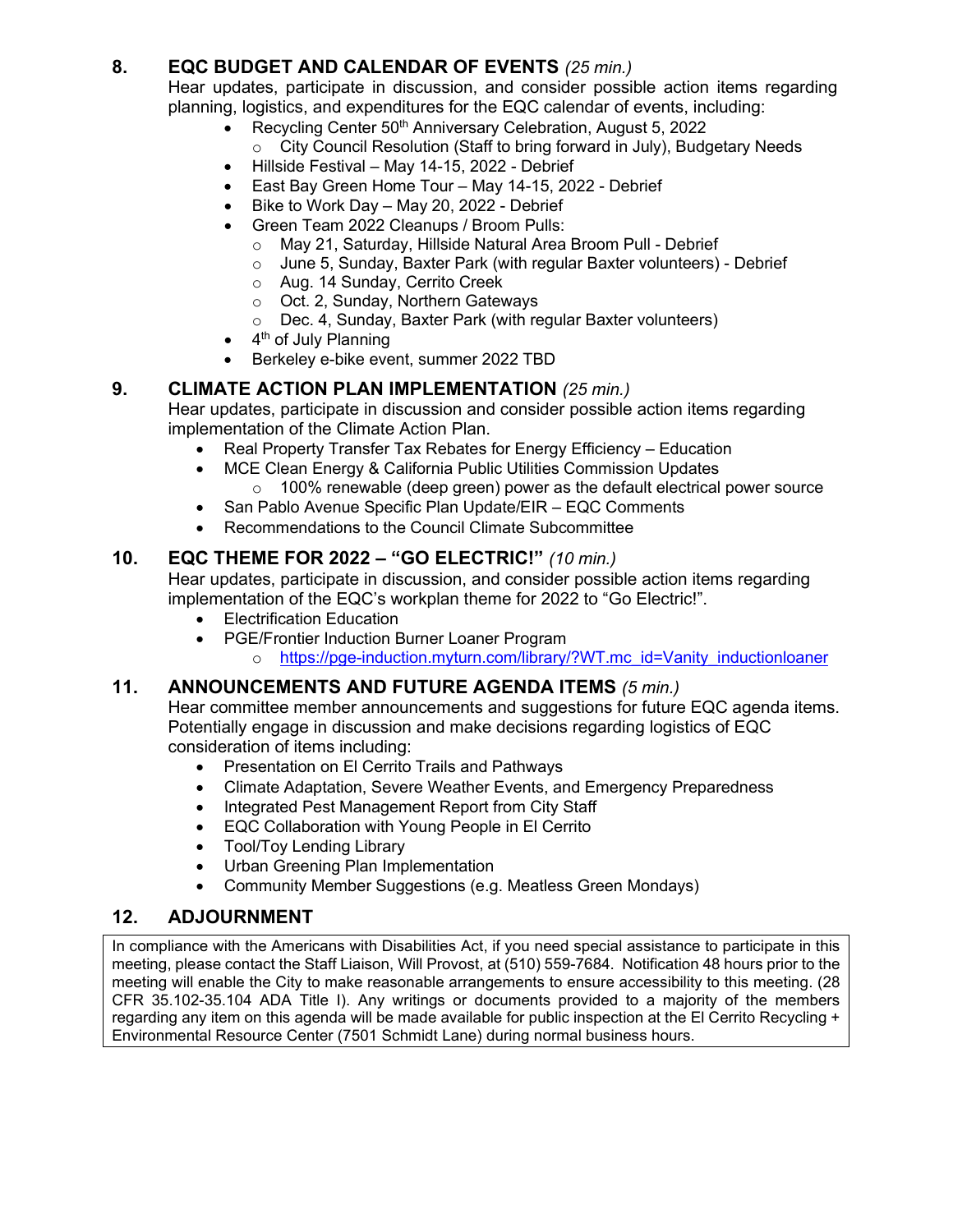

# **DRAFT MINUTES**

## REGULAR MEETING OF THE **Environmental Quality Committee**

**Tuesday, May 10, 2022 at 7:00 p.m.**

**JOIN VIA ZOOM:**

[https://us06web.zoom.us/j/81452887136?pwd=U0d2dG9MaTI](https://us06web.zoom.us/j/81452887136?pwd=U0d2dG9MaTI5WFpYS2hsNjZQVE5Ldz09) [5WFpYS2hsNjZQVE5Ldz09](https://us06web.zoom.us/j/81452887136?pwd=U0d2dG9MaTI5WFpYS2hsNjZQVE5Ldz09)

**Staff Liaison** Will Provost | (510) 559-7684 wprovost@ci.el-cerrito.ca.us

#### **CONVENE REGULAR MEETING** Chair Goudey called the meeting to order at 7:03 p.m.

**1. ROLL CALL –** Chair Howdy Goudey; Vice-Chair Rose Vekony; Members Buddy Akacić, Rebecca Milliken, Eevelyn Mitchell, Sean O'Connor, Paloma Pavel (8:16), Ellen Spitalnik, Neil Tsutsui, and Dave Weinstein **Absent:** Members Beth Molnar, Sheila Tarbet, and Mark Miner **Also Present:** Will Provost, Staff Liaison; Christina Leard, Staff

#### **2. ORAL COMMUNICATIONS FROM THE PUBLIC**

El Cerrito resident Steve Price announced that the El Cerrito Strollers and Rollers received a grant from the Community Pedestrian and Bicycle Safety Training (CPBST) Project to facilitate a workshop that will include a walking and biking assessment for the City of El Cerrito and asked if any EQC members would be interested in volunteering.

### **3. COUNCIL/STAFF LIAISONS ANNOUNCEMENTS AND REPORTS**

Staff Liaison Will Provost noted that staff member Christina Leard would be taking on more Staff Liaison duties in the coming months, eventually transitioning to be the lead Liaison. He gave an update that the City has been in negotiations with East Bay Sanitary Service for a contract extension for organics and trash collection services and the agreement was scheduled to go to Council for consideration on May 17<sup>th</sup>. Lastly, Staff Liaison Will Provost mentioned that the City received final approval for a grant from CalRecycle for \$36,000 to implement SB 1383.

#### **4. APPROVAL OF THE MINUTES**

Consider a motion adopting the minutes of the EQC meeting on April 8, 2022. **Move/Second**: Members Tsutsui/Weinstein **Action:** Passed a motion to adopt the Minutes of the April 8, 2022 EQC meeting. **Ayes**: Unanimous **Noes:** None **Absent:** Pavel

## **5. ENVIRONMENTAL ART**

The Committee welcomed new member **Eevelyn Mitchell**. Chair Goudey opened up discussion for a standing agenda item for presenting environmental art. The item was tabled for further discussion at the June EQC meeting.

## **6. COLLABORATION WITH THE URBAN FOREST COMMITTEE**

Urban Forest Committee Member Robin Mitchell and EQC Member Sean O'Connor gave updates from the most recent Urban Forest Committee meeting, which they both attended.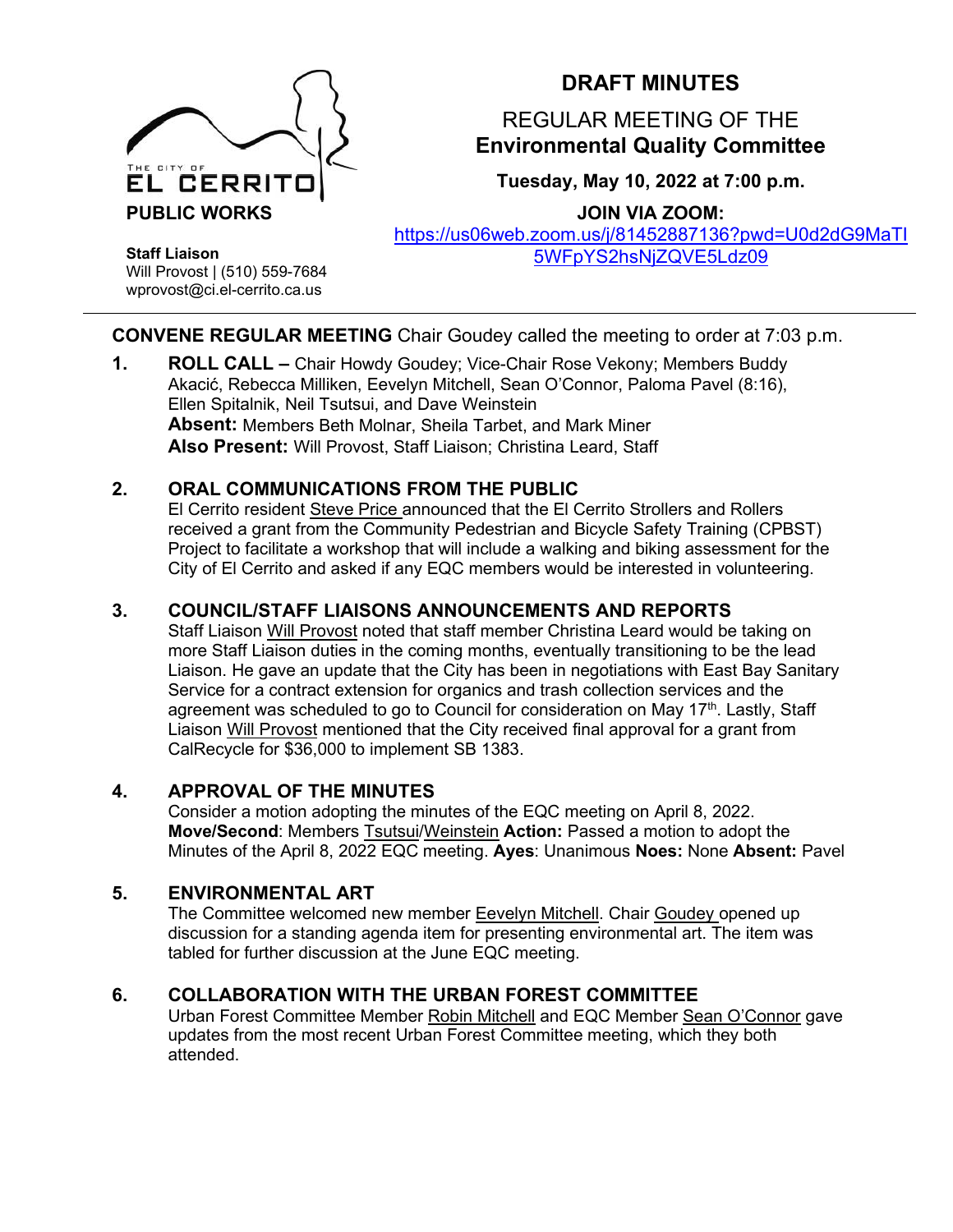### **7. ENVIRONMENTAL, SOCIAL, AND RACIAL FRAMEWORK**

The Committee discussed potential next steps for the EQC to promote diversity and inclusion.

### **8. EQC BUDGET AND CALENDAR OF EVENTS**

Staff and Committee members provided updates on recent events the EQC has supported and discussed plans for future events in 2022, including:

- Recycling Center 50<sup>th</sup> Anniversary Celebration, August 5, 2022
	- $\circ$  City Council Resolution (Staff to bring forward around June), Budgetary Needs
- Earth Day 2022 Debrief
- Hillside Festival May 14-15, 2022
- East Bay Green Home Tour May 14-15, 2022
- Bike to Work Day May 20, 2022
- Green Team 2022 Cleanups / Broom Pulls:
	- o Apr. 23, Saturday, Earth Day, neighborhood cleanups
		- Apr. 23, Saturday, Hillside Natural Area Broom Pull Debrief
	- o May 21, Saturday, Hillside Natural Area Broom Pull
	- o Jun. 5, Sunday, Baxter Park (with regular Baxter volunteers)
	- o Aug. 14 Sunday, Cerrito Creek
	- o Oct. 2, Sunday, Northern Gateways
	- o Dec. 4, Sunday, Baxter Park (with regular Baxter volunteers)
- $\bullet$  4<sup>th</sup> of July Planning
	- Member Milliken will send sign-up sheet to Christina to distribute.
	- Members discussed promoting the 50<sup>th</sup> Anniversary event
- Berkeley e-bike event, summer 2022 TBD **Move/Second**: Members Goudey/Tsutsui **Action:** Passed a motion for EQC to be a community partner of the e-bike event. **Ayes**: Unanimous **Noes:** None

#### **9. CLIMATE ACTION PLAN IMPLEMENTATION**

EQC Members heard brief updates on items relating to implementation of the Climate Action Plan, including the following:

- Climate Pledges / [Cleaner Contra Costa](https://cleanercontracosta.org/)
	- o Take the Jump (UK based; [takethejump.org\)](https://takethejump.org/)
	- $\circ$  Vice Chair Vekony led a discussion on promoting Climate Pledge campaigns Take the Jump and Cleaner Contra Costa.
- Real Property Transfer Tax Rebates for Energy Efficiency Education
	- $\circ$  The Committee discussed potential next steps for the EQC to promote electric appliance rebates over available gas appliance rebates.
- MCE Clean Energy & California Public Utilities Commission Updates
	- $\circ$  Member Goudey reported that he attended an MCE meeting and that some changes are coming in regard to potentially receiving a larger credit for renewable energy.
- San Pablo Avenue Specific Plan Update/EIR EQC Comments
	- o This item will be brought back at the June or July meeting

#### **10. EQC THEME FOR 2022 – "GO ELECTRIC!"**

The Committee participated in discussion regarding implementation of the EQC's workplan theme for 2022 to "Go Electric!".

- Electrification Education
- PGE/Frontier Induction Burner Loaner Program
	- o https://pge-induction.myturn.com/library/?WT.mc\_id=Vanity\_inductionloaner
		- o Member Milliken reported to the Committee on a new induction burner loaner program.